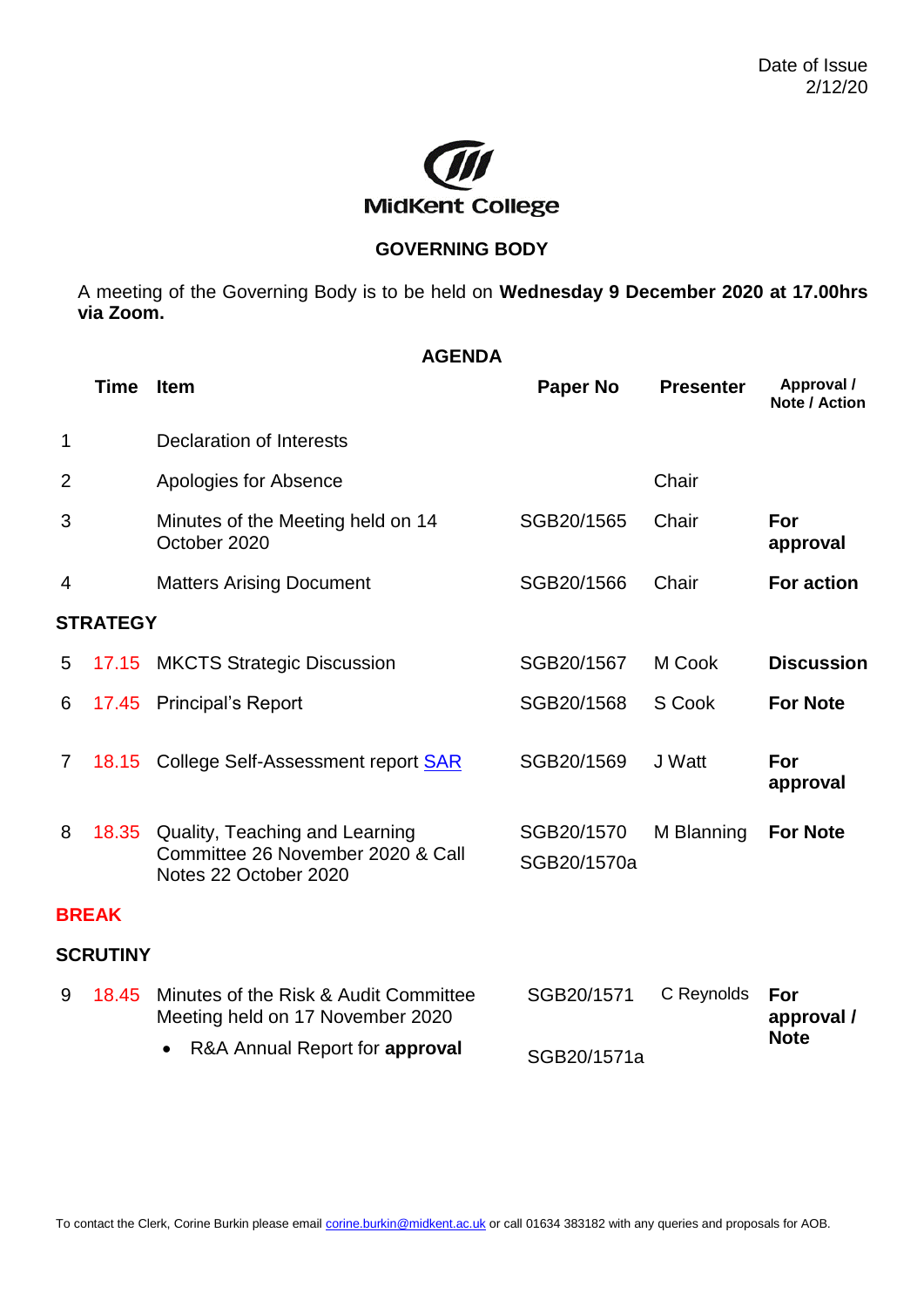| 10 |                   | Minutes of the Joint R&A and F&GP<br>Meeting held on 17 November 2020.                                            |                                                                                                                                                                                                                     | SGB20/1572                                                                          | C Reeves            | For<br>approval /                |
|----|-------------------|-------------------------------------------------------------------------------------------------------------------|---------------------------------------------------------------------------------------------------------------------------------------------------------------------------------------------------------------------|-------------------------------------------------------------------------------------|---------------------|----------------------------------|
|    |                   |                                                                                                                   | <b>Annual Report and Financial</b><br>Statements for the Year Ending 31<br>July 2020 for approval                                                                                                                   | SGB20/1572a                                                                         |                     | <b>Note</b>                      |
|    |                   |                                                                                                                   | Management Letters for signing                                                                                                                                                                                      | SGB20/1572b                                                                         |                     |                                  |
|    |                   |                                                                                                                   | Link to documents                                                                                                                                                                                                   |                                                                                     |                     |                                  |
| 11 |                   | Minutes of the Finance & General<br>Purposes Committee Meeting held on 17<br>November 2020 & Confidential Minutes |                                                                                                                                                                                                                     | SGB20/1573                                                                          | C Reeves            | For<br>approval /<br><b>Note</b> |
|    |                   |                                                                                                                   | Summary of Accounts to end of                                                                                                                                                                                       | SGB20/1573a                                                                         |                     |                                  |
|    |                   |                                                                                                                   | September 2020 for MKCTS & MKC                                                                                                                                                                                      | SGB20/1573b                                                                         |                     |                                  |
|    |                   | ٠                                                                                                                 | Pay Award for 2020/21 for approval in<br>principle                                                                                                                                                                  | SGB20/1573c                                                                         |                     |                                  |
|    |                   | $\bullet$                                                                                                         | <b>MLPs for HR</b>                                                                                                                                                                                                  | SGB20/1573d                                                                         |                     |                                  |
| 12 |                   |                                                                                                                   | Search & Governance Update                                                                                                                                                                                          | Verbal                                                                              | P Baxter/<br>M Cook | <b>For Note</b>                  |
| 13 |                   |                                                                                                                   | <b>Safeguarding Update</b>                                                                                                                                                                                          | SGB20/1574                                                                          | P Baxter            | <b>For Note</b>                  |
| 14 |                   | Policies for approval - please view here                                                                          |                                                                                                                                                                                                                     |                                                                                     | Committee           | For                              |
|    |                   |                                                                                                                   | a. Treasury Policy (F&GP)<br>b. Procurement Policy (F&GP)<br>c. Draft Tuition & Exam Fee Policy<br>2021/22 (F&GP)<br>d. Draft Apprenticeship Tuition & Exam<br>Fee Policy 2021/22 (F&GP)<br>e. PREVENT Policy (QTL) | SGB20/1575a<br>SGB20/1575b<br>SGB20/1575c<br>SGB20/1575d                            | <b>Chairs</b>       | approval                         |
|    |                   |                                                                                                                   |                                                                                                                                                                                                                     | SGB20/1575e                                                                         |                     |                                  |
|    |                   | f.                                                                                                                | <b>Student Mental Health Policy (QTL)</b><br>g. Safeguarding (Safeguarding PB)                                                                                                                                      | SGB20/1575f<br>SGB20/1575g                                                          |                     |                                  |
|    | <b>GOVERNANCE</b> |                                                                                                                   |                                                                                                                                                                                                                     |                                                                                     |                     |                                  |
|    |                   |                                                                                                                   | 15 19.45 Update from the Chairman of MKCTS Ltd                                                                                                                                                                      | SGB20/1576                                                                          | N<br>Baveystock     | <b>For Note</b>                  |
| 16 |                   |                                                                                                                   | <b>Any Other Business</b>                                                                                                                                                                                           |                                                                                     |                     |                                  |
|    |                   |                                                                                                                   | <b>Farewell to Pim Baxter</b>                                                                                                                                                                                       |                                                                                     |                     |                                  |
|    |                   |                                                                                                                   |                                                                                                                                                                                                                     |                                                                                     |                     |                                  |
| 17 |                   |                                                                                                                   | Date of Next Meeting                                                                                                                                                                                                | Away Day - Friday 22 January 2021 Venue TBC<br>Wednesday 24 March 2021 @ Medway TBC |                     |                                  |
| 18 |                   |                                                                                                                   | Review of the Meeting                                                                                                                                                                                               |                                                                                     |                     |                                  |